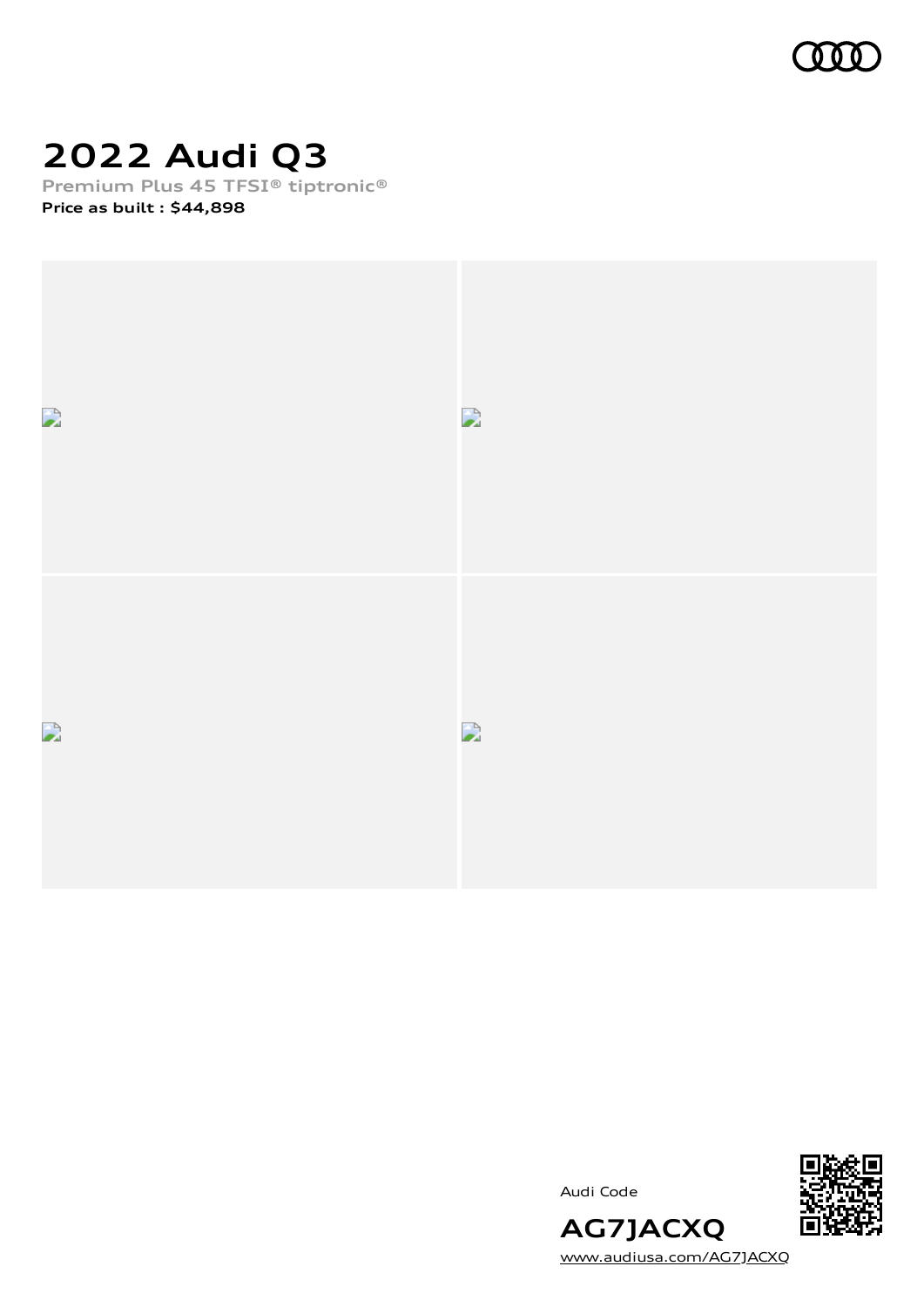# **Summary**

**Audi 2022 Audi Q3** Premium Plus 45 TFSI® tiptronic®

**Price as buil[t](#page-10-0)** \$44,898

#### **Exterior colour**

Glacier White metallic

#### D

#### **Further Information**

Type of vehicle Used car Mileage 692 miles No

**Warranty**

#### **Interior colour**

Seats Black Dashboard Black Carpet Black Headliner Black

#### **Audi Code** AG7JACXQ

**Your configuration on www.audiusa.com** [www.audiusa.com/AG7JACXQ](https://www.audiusa.com/AG7JACXQ)

**Commission number** ecdc4d730a0e09a82f04

#### **Technical Specifications**

Engine type 2.0-liter four-cylinder Displacement/Bore and 1,984/82.5 x 92.8 cc/mm stroke Max. output 228 HP Torque 251 lb-ft@rpm Top track speed [1](#page-10-0)30 mph $<sup>1</sup>$ </sup> Acceleration (0 - 60 mph) 7.0 seconds Recommended fuel Regular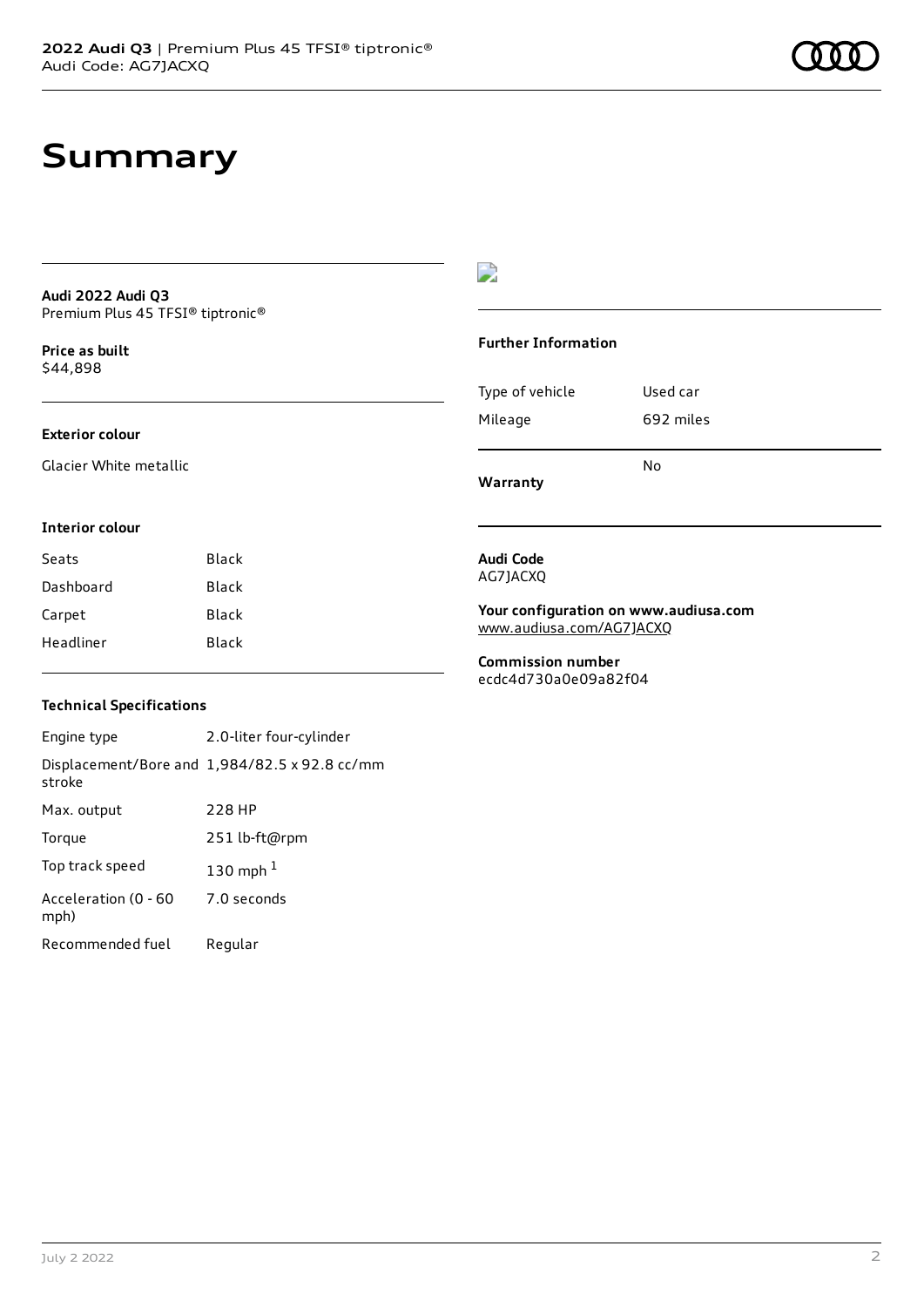# **Equipment**

Glacier White metallic

Adaptive cruise assist with Traffic jam assist

Garage door opener (Homelink®)

Audi advanced key - keyless start, stop and entry

Power-folding, auto-dimming, electrically-adjustable, heated exterior mirrors with memory

Full LED headlights

Dynamic automatic headlight leveling

19" 5-double-spoke dynamic design wheels

Auto-dimming frame-less interior rear view mirror with digital compass

Contour/Ambient LED interior lighting package - multicolor





### 1<sup>1</sup> HomeLink.



**(1/2)**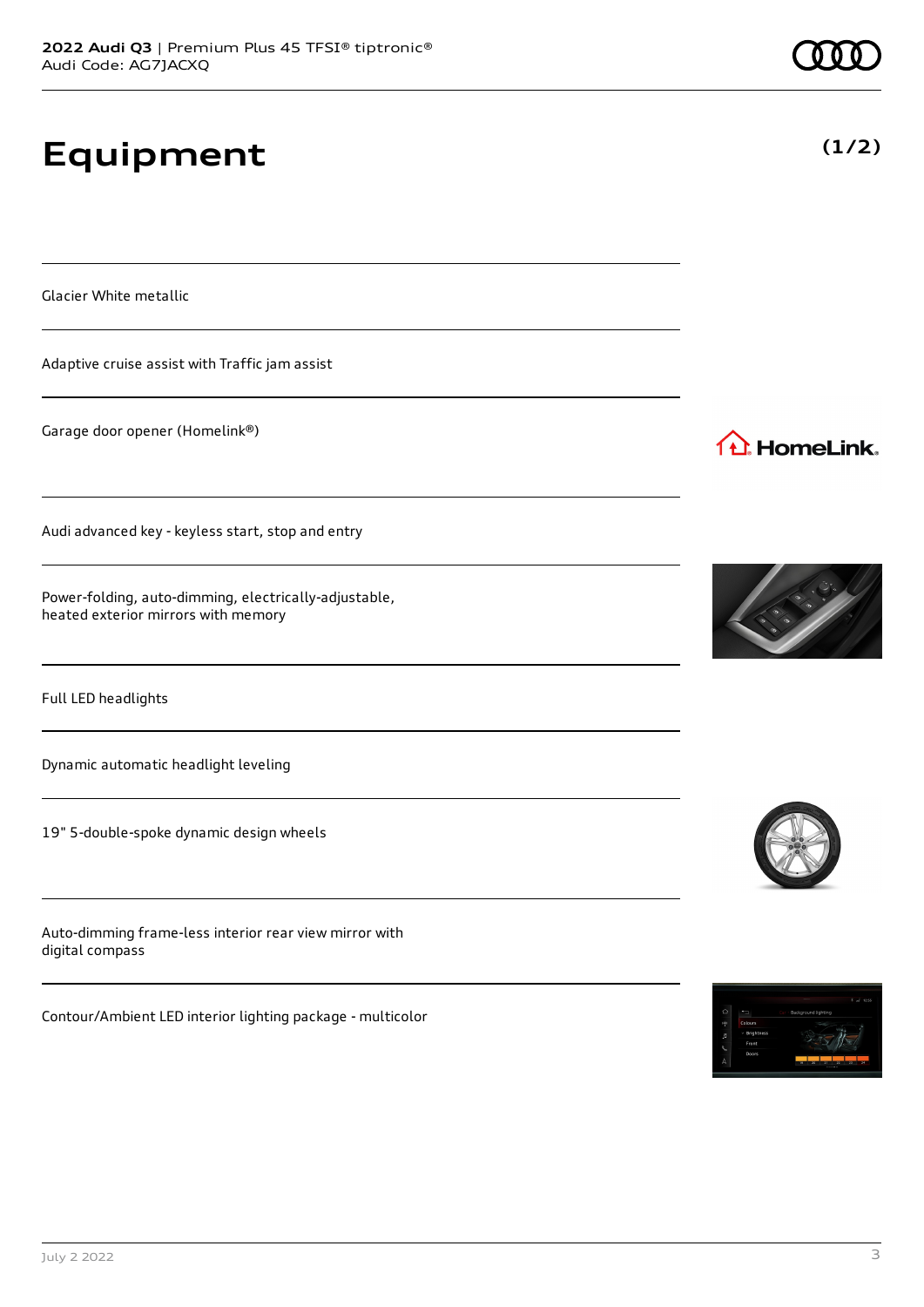# **Equipment**

Audi pre sense® front

Top view camera system with Virtual 360 view

Audi active lane assist with emergency assist

SiriusXM® with 90-day All Access trial subscription

BLUETOOTH wireless technology preparation for mobile phone





**& Bluetooth** 

**(2/2)**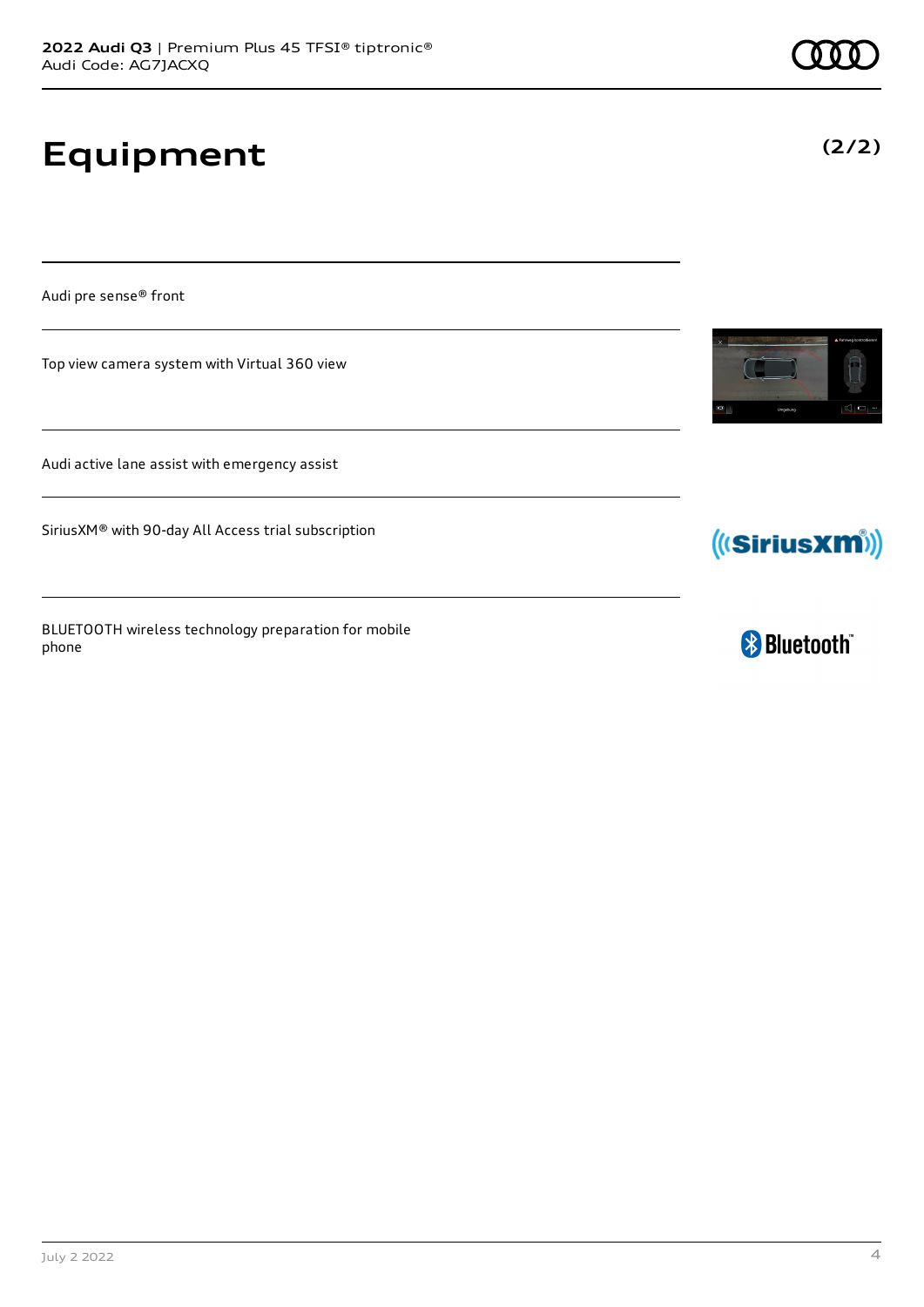## **Standard features**

#### **Safety and Security**

| 4UB             | Driver and front-passenger advanced airbags                     |
|-----------------|-----------------------------------------------------------------|
| 1AS             | Electronic stability program (ESP) with<br>offroad mode         |
| UH1             | Electromechanical parking brake                                 |
| 6Y2             | Top speed electronically limited to 130 mph                     |
| 4H <sub>5</sub> | Electronic rear child door locks                                |
| 1 N 7           | Progressive steering                                            |
| 7K6             | Tire-pressure monitoring system                                 |
| 4X3             | Advanced Airbag Protection System                               |
| 8N6             | Light/rain sensor                                               |
| 3B7             | Lower Anchors and Tethers for Children<br>(LATCH) in rear seats |

### **Interior** 6NQ Black cloth headliner KH5 Three-zone automatic climate control system 1XX Three-spoke, multifunction steering wheel with shift paddles 7HC Leatherette armrests 6E3 Front center armrest 4E7 Power tailgate 5KR Split-folding 40/20/40 rear seatbacks N1M Leather seat surfaces 4A3 Heated front seats 5TE Aluminum Spectrum inlays

#### **Exterior**

| 1 D 8 | Provision for towing bracket             |
|-------|------------------------------------------|
| 1S1   | Vehicle tool kit and vehicle jack        |
| 3S1   | Aluminum roof rails                      |
| 5]1   | Tailgate roof spoiler                    |
| 8TB   | Rear fog lights                          |
| 8VM   | LED taillights with dynamic turn signals |
| 47B   | Aluminum exterior window surrounds       |
|       |                                          |

#### **Interior**

| QE1 | Storage package                          |
|-----|------------------------------------------|
| Q11 | Alu-optic interior elements              |
| 3FU | Power panoramic sunroof                  |
| VT5 | S line® aluminum, illuminated door sills |

#### **Infotainment and Driver Assistance**

| UG5             | Hill descent control                                                                                               |
|-----------------|--------------------------------------------------------------------------------------------------------------------|
| 2H6             | Audi drive select                                                                                                  |
| 7X2             | Parking system plus (front and rear acoustic<br>sensors)                                                           |
| 7W1             | Audi pre sense <sup>®</sup> basic                                                                                  |
| UI <sub>2</sub> | Audi smartphone interface including wireless<br>Apple CarPlay® and Google™ Android Auto™<br>for compatible devices |
| 8G1             | High beam assist                                                                                                   |
| 9VD             | Audi sound system                                                                                                  |
| 9S0             | 10.25" Digital instrument cluster                                                                                  |
| I8W             | MMI® touch with 8.8" display                                                                                       |
| QH1             | Voice dialogue system                                                                                              |
|                 |                                                                                                                    |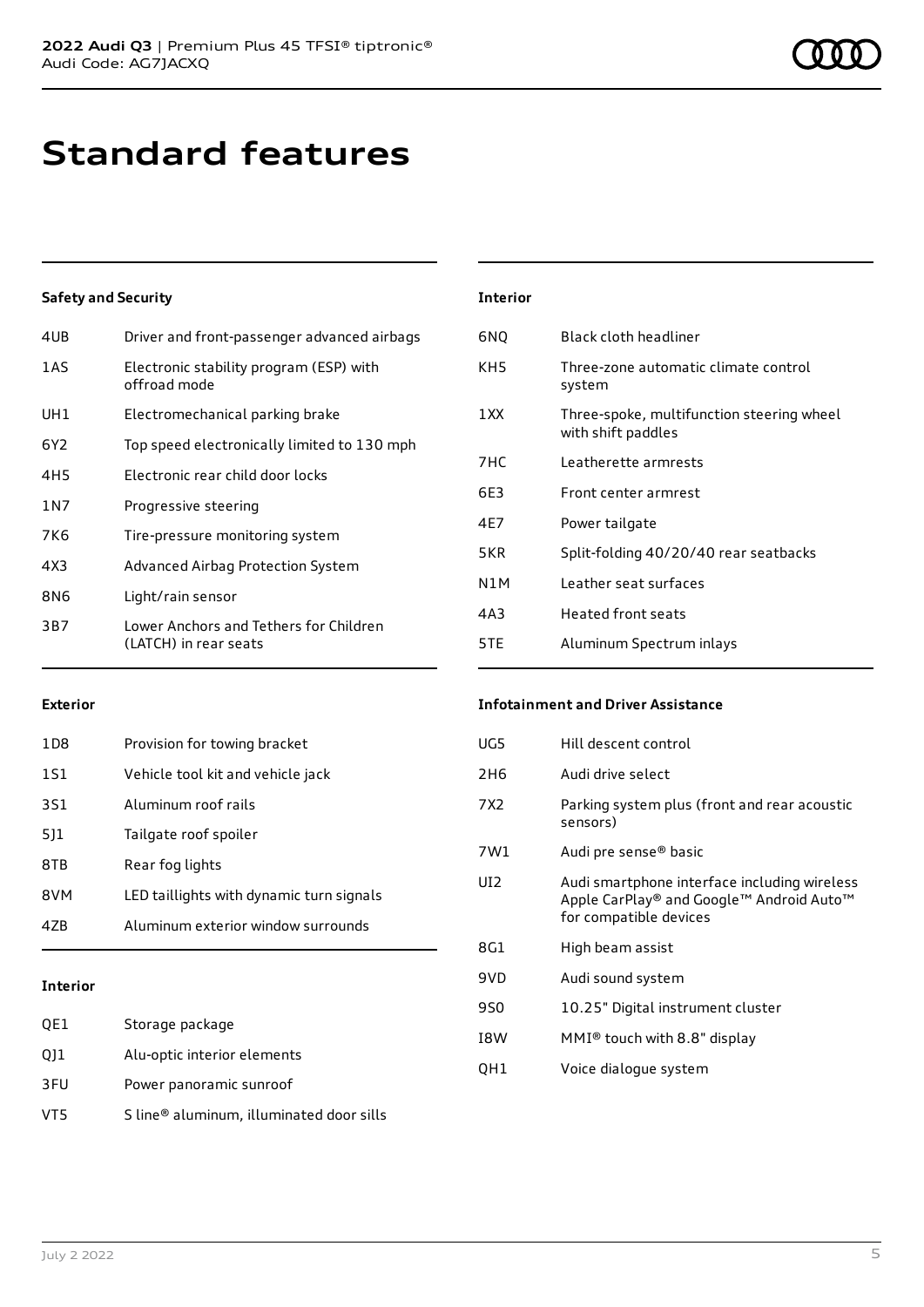# **Dealer remarks**

Audi Mission Viejo is pleased to be currently offering this 2022 Audi Q3 S line Premium Plus with 692mi. This Audi includes: AUDI BEAM-RINGS PREMIUM PLUS PACKAGE Keyless Start Lane Departure Warning Mirror Memory Lane Keeping Assist Seat Memory Hands-Free Liftgate Auto-Dimming Rearview Mirror Back-Up Camera Universal Garage Door Opener Heated Mirrors Security System Daytime Running Lights Adaptive Cruise Control LED Headlights Satellite Radio Power Door Locks Keyless Entry Power Folding Mirrors Requires Subscription Remote Trunk Release 19" WHEEL PACKAGE Tires - Front Performance Aluminum Wheels Tires - Rear Performance \*Note - For third party subscriptions or services, please contact the dealer for more information.\* Do so much more with one vehicle. This Audi Q3 gives you everything you need an automobile to be. This Audi Q3 S line Premium Plus is equipped with AWD for improved handling. Whether you're faced with inclement weather or just out enjoying the twisting back road, you'll have the grip of AWD on your side. The 2022 Audi exterior is finished in a breathtaking Ibis White, while being complemented by such a gorgeous BLACK interior. This color combination is stunning and absolutely beautiful! Please come see this vehicle and many others at our state of the art Pre Owned center at 28400 Marguerite Pkwy Mission Viejo, CA. 92690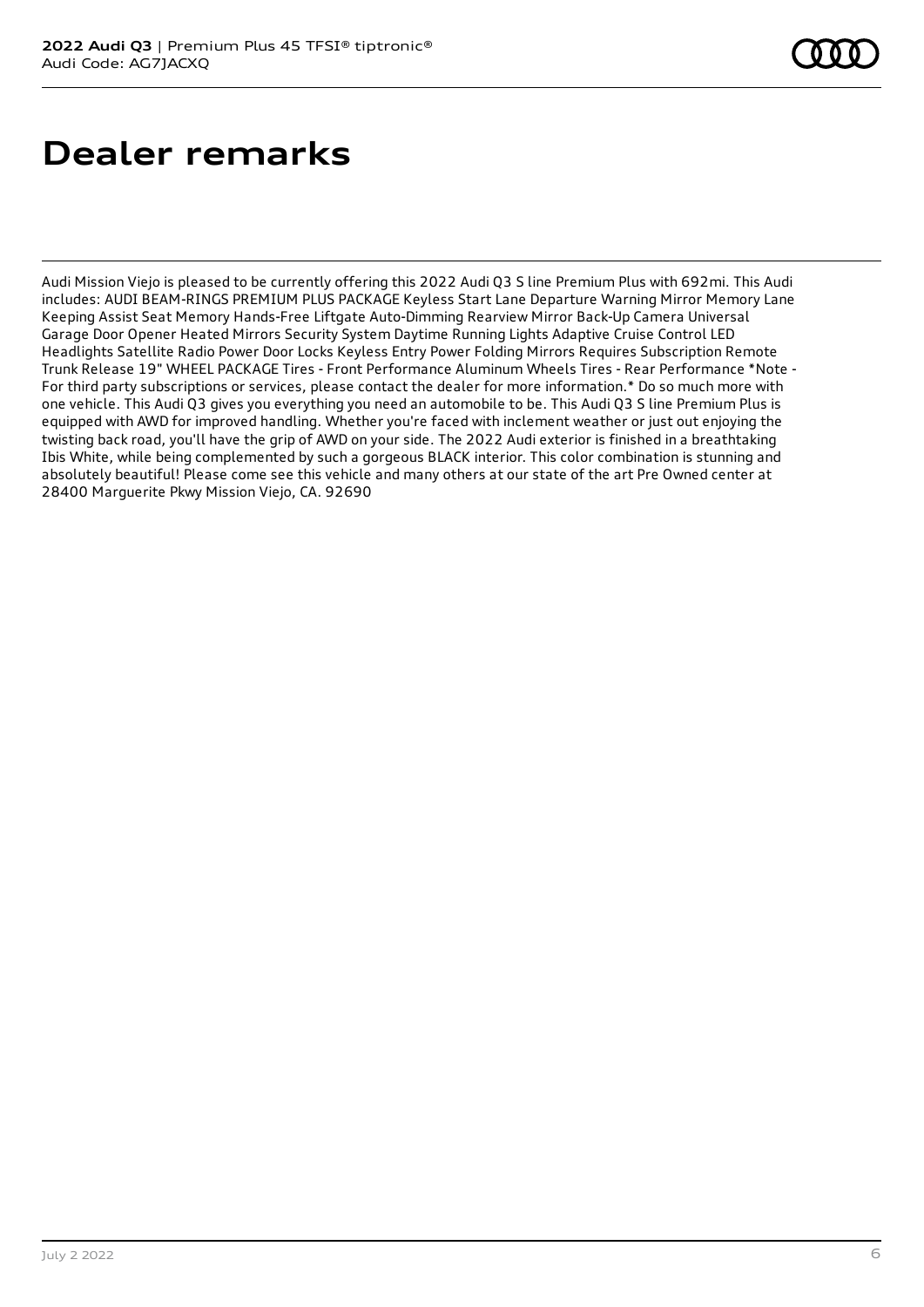# **Technical Specifications**

#### **Engineering | Performance**

| Engine type                                 | 2.0-liter four-cylinder                                               |
|---------------------------------------------|-----------------------------------------------------------------------|
| Power Level                                 | 45                                                                    |
| Max. output                                 | 228 HP                                                                |
| Displacement                                | 2.01                                                                  |
| Torque                                      | 251 lb-ft@rpm                                                         |
| Valvetrain                                  | 16-valve DOHC with Audi valvelift<br>system and variable valve timing |
| Acceleration (0 - 60<br>mph)                | 7.0 seconds                                                           |
| Engine block                                | Cast-iron                                                             |
| Induction/fuel injection Turbocharged/TFSI® |                                                                       |
| Cylinder head                               | Aluminum-alloy                                                        |
| stroke                                      | Displacement/Bore and 1,984/82.5 x 92.8 cc/mm                         |
| Top track speed <sup>1</sup>                | 130 mph                                                               |

| Suspension                       |                                                          |  |
|----------------------------------|----------------------------------------------------------|--|
| Front axle                       | Five-link independent                                    |  |
| Rear axle                        | Five-link independent                                    |  |
| <b>Brakes</b>                    |                                                          |  |
| Front brakes                     | 13.4 (ventilated disc) in                                |  |
| Rear brakes                      | 12.2 (ventilated disc) in                                |  |
| Parking brake                    | Electromechanical                                        |  |
| <b>Body</b>                      |                                                          |  |
| Material                         | Multi-material body construction<br>(steel and aluminum) |  |
| Corrosion protection             | Multistep anti-corrosion protection                      |  |
| <b>Exterior Measurements</b>     |                                                          |  |
| Height                           | 62.9 in                                                  |  |
| Overall width without<br>mirrors | 72.8 in                                                  |  |
| Length                           | 176.6 in                                                 |  |
| Wheelbase                        | 105.5 in                                                 |  |
| Drag coefficient                 | 0.36 Cw                                                  |  |
| Overall width with<br>mirrors    | 79.7 in                                                  |  |

#### **Transmission | Drivetrain**

| Drivetrain type | quattro <sup>®</sup> all-wheel drive                         |
|-----------------|--------------------------------------------------------------|
| Transmission    | Eight-speed Tiptronic <sup>®</sup> automatic<br>transmission |

#### **Steering**

| Steering type                             | Electromechanical power steering<br>system |
|-------------------------------------------|--------------------------------------------|
| Turning diameter, curb-38.4 ft<br>to-curb |                                            |

### Track rear 61.9 in Track front 62.2 in Curb weight 3,916 lb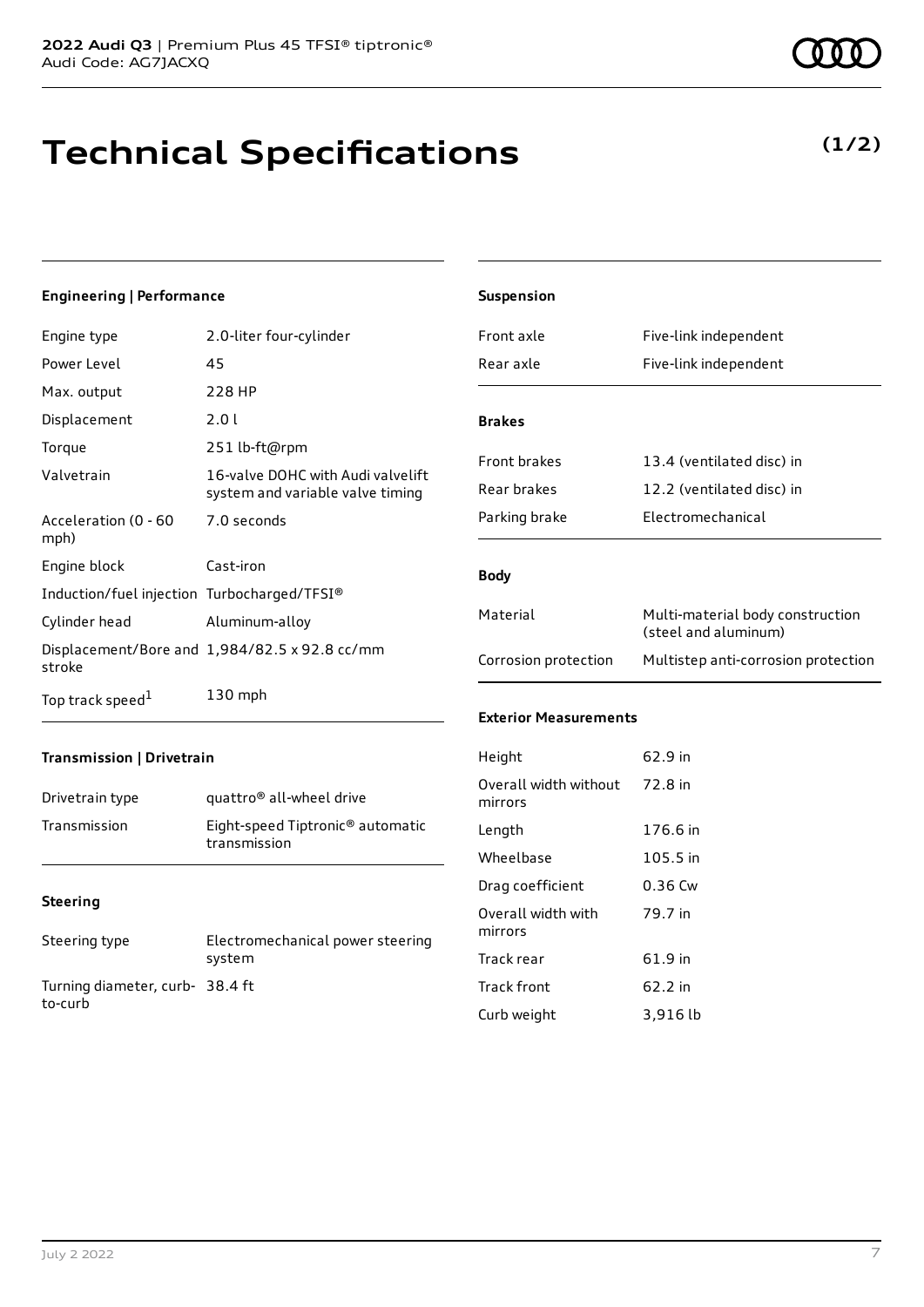# **Technical Specifications**

#### **Interior measurements**

| Seating capacity                          | 5                      |
|-------------------------------------------|------------------------|
| Head room with middle 37.6 in<br>sunroof  |                        |
| Head room with front<br>sunroof           | 39.6 in                |
| Shoulder room, front                      | 56.7 in                |
| Leg room, middle                          | 36.1 in                |
| Shoulder room, middle                     | 55.1 in                |
| Leg room, front                           | 40.0 in                |
| Cargo volume, rear<br>seatbacks up/folded | 23.7/48.0 cu ft, cu ft |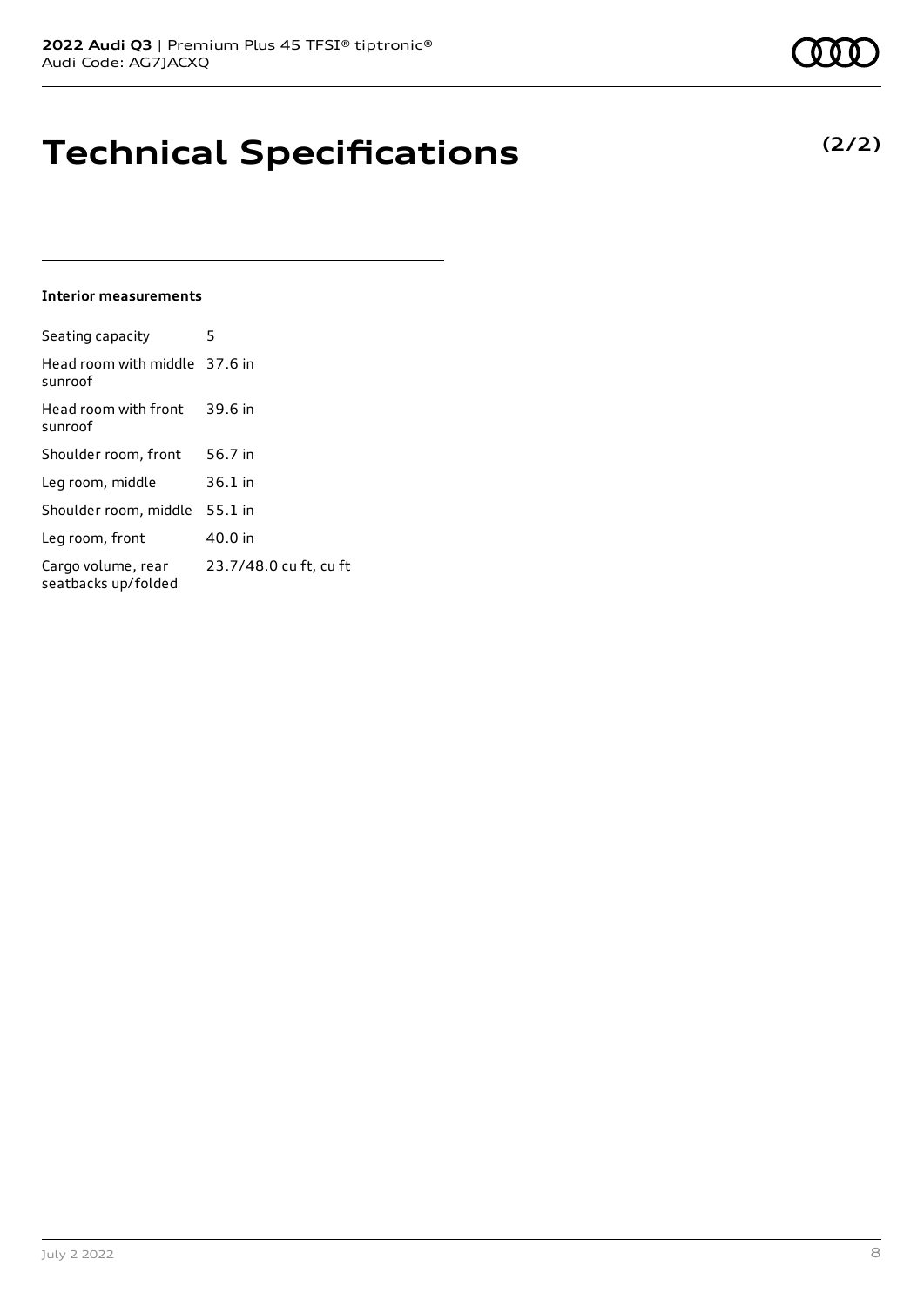### **Consumption- and emission**

**Consumption by NEDC**

combined 24 mpg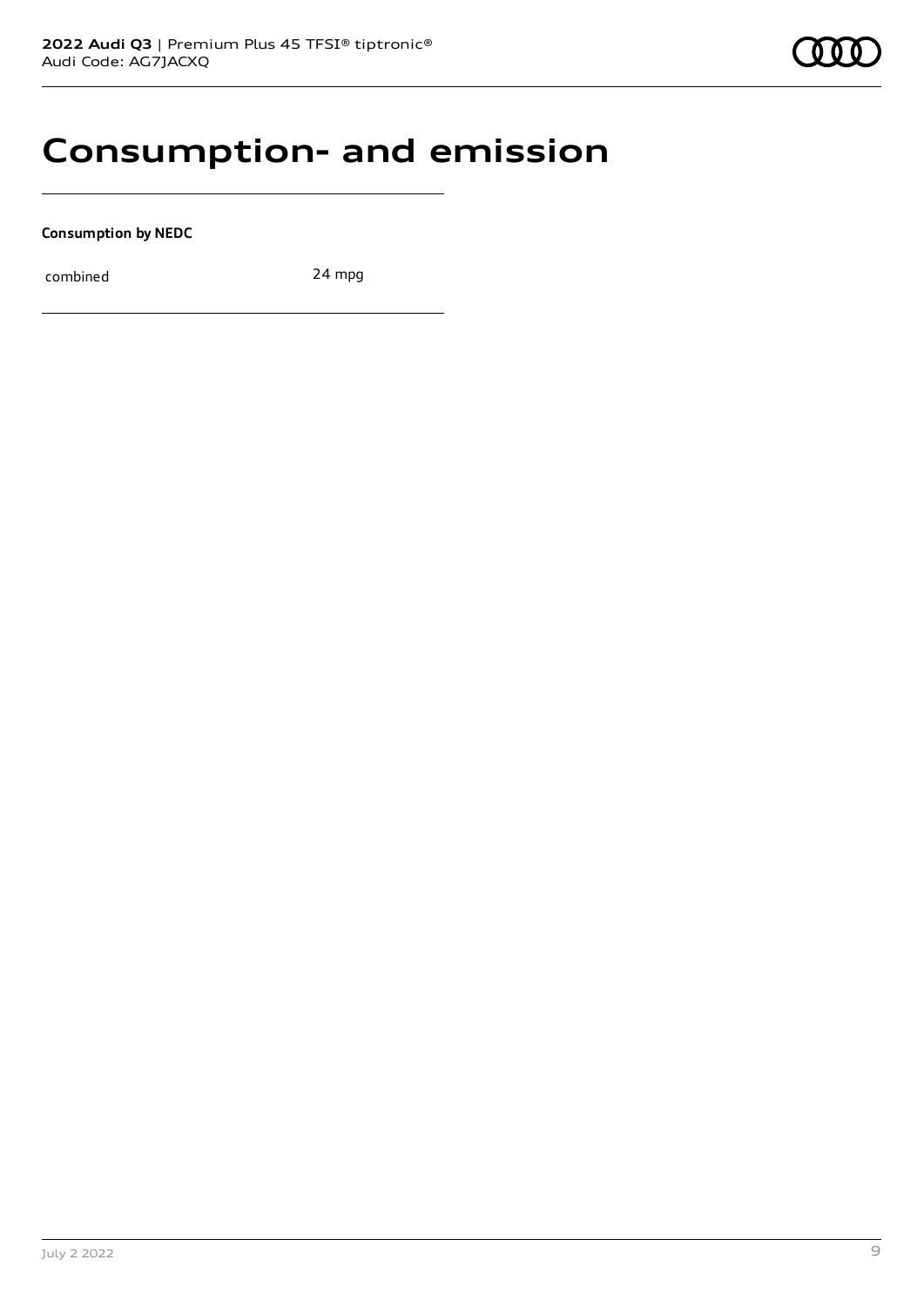

### **Contact**

Dealer **Audi Mission Viejo**

28451 Marguerite Pkwy 92692 Mission Viejo CA

Phone: 9492185050 FAX: 9492185080

www: [https://www.audimv.com](https://www.audimv.com/)